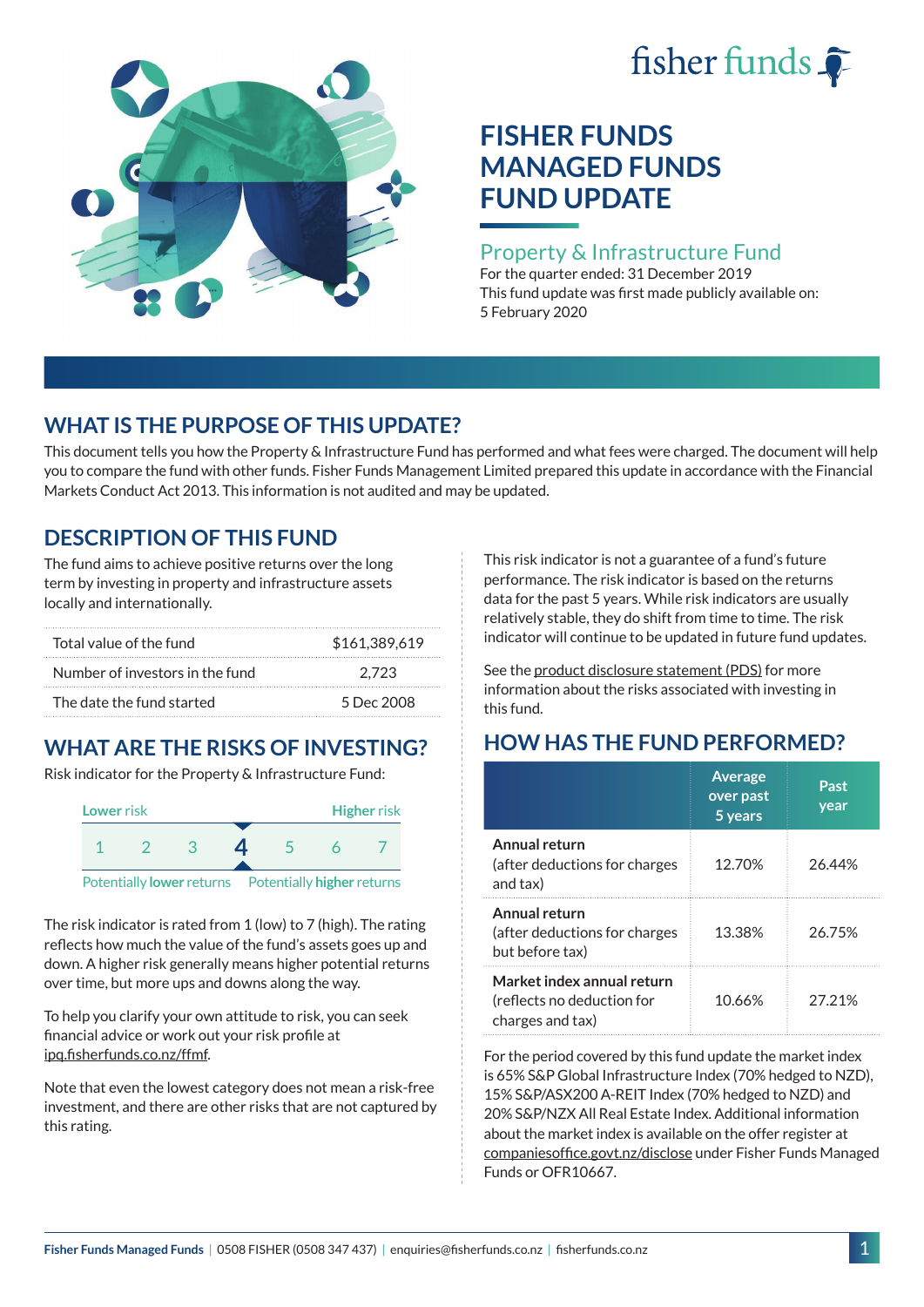## **ANNUAL RETURN GRAPH**



This shows the return after fund charges and tax for each of the last 10 years ending 31 March. The last bar shows the average annual return for the last 10 years, up to 31 December 2019.

**Important:** This does not tell you how the fund will perform in the future.

Returns in this update are after tax at the highest prescribed investor rate (PIR) of tax for an individual New Zealand resident. Your tax may be lower. The market index return<sup>2</sup> reflects no deduction for charges and tax.

#### **WHAT FEES ARE INVESTORS CHARGED?**

Investors in the Property & Infrastructure Fund are charged fund charges that include GST. In the year to 31 March 2019 these were:

|                                                | % of net asset value |
|------------------------------------------------|----------------------|
| <b>Total fund charges</b>                      | 3.09%                |
| Which are made up of:                          |                      |
| Total management and<br>administration charges | 1.54%                |
| Inding:                                        |                      |
| Manager's basic fee                            | 1 27%                |
| Other management and<br>administration charges | 0.27%                |
| Total performance-based fees <sup>1</sup>      | 155%                 |

Small differences in fees and charges can have a big impact on your investment over the long term.

#### **EXAMPLE OF HOW THIS APPLIES TO AN INVESTOR**

Katie had \$10,000 in the fund at the start of the year and did not make any further contributions. At the end of the year, Katie received a return after fund charges were deducted of \$2,644 (that is 26.44% of her initial \$10,000). Katie did not pay other charges. This gives Katie a total return after tax of \$2,644 for the year.

# **WHAT DOES THE FUND INVEST IN?**

#### **Actual investment mix**

This shows the types of assets that the fund invests in.



#### **Target investment mix**

This shows the mix of assets that the fund generally intends to invest in.